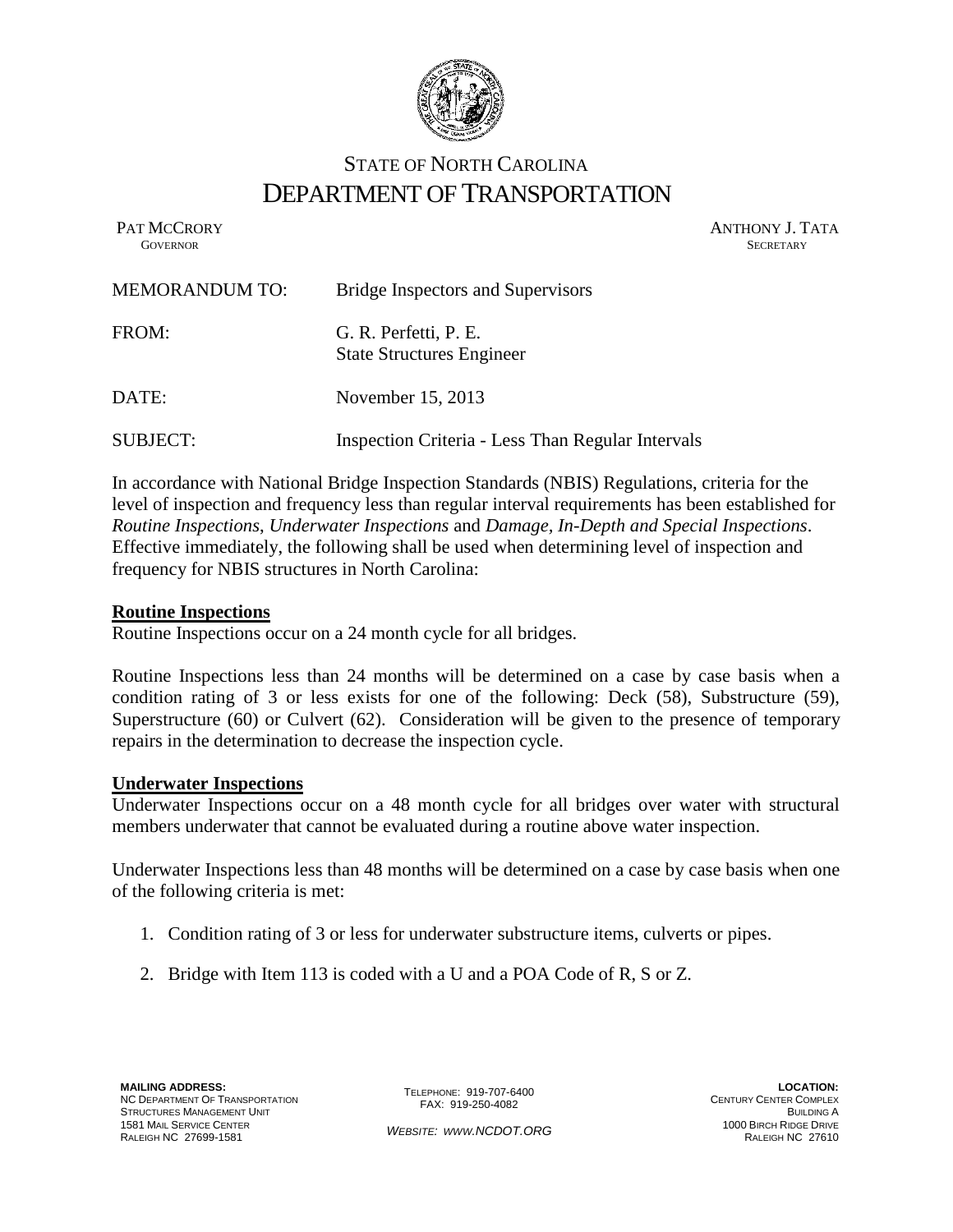Bridge Inspectors and Supervisors Page 2 November 15, 2013

# **Fracture Critical Member Inspections**

Fracture Critical Member Inspections occur on a 24 month cycle.

Fracture Critical Member Inspections less than 24 months will be determined on a case by case basis when one of the following criteria is met:

- 1. Fracture critical member has a condition rating of 4 or less.
- 2. Fracture critical member type is nationally recognized to be problematic.
- 3. Trusses are made of wrought iron.
- 4. Bridge contains pins and straps.
- 5. Vertical clearance under or on the bridge is less than:
	- 16'-6" for interstates, freeways or arterials
	- 15'-0" for local roads, collector roads or streets
	- 23'-0" for bridges over railroads

# **Damage Inspection**

Damage Inspection occurs immediately after traffic control measures are in place and access to the damaged area is provided. Damaged concrete structures are inspected by Above Water personnel and damaged steel structures are inspected by Special Inspections personnel. Findings are forwarded to the Preservation and Repair group for development of engineered repair details, if necessary. The frequency of follow-up inspections is determined on a case by case basis and is dependent upon ADT, ADTT or severity of damage.

# **In-Depth/Special Inspections**

# **Movable Span and Machinery Inspections**

Movable Span and Machinery Inspections occur on a 24 month cycle.

Movable Span and Machinery Inspections less than 24 months will be determined on a case by case basis. Consideration will be given to age of structure, significant increases in openings and critical importance factors such as detour length and evacuation route.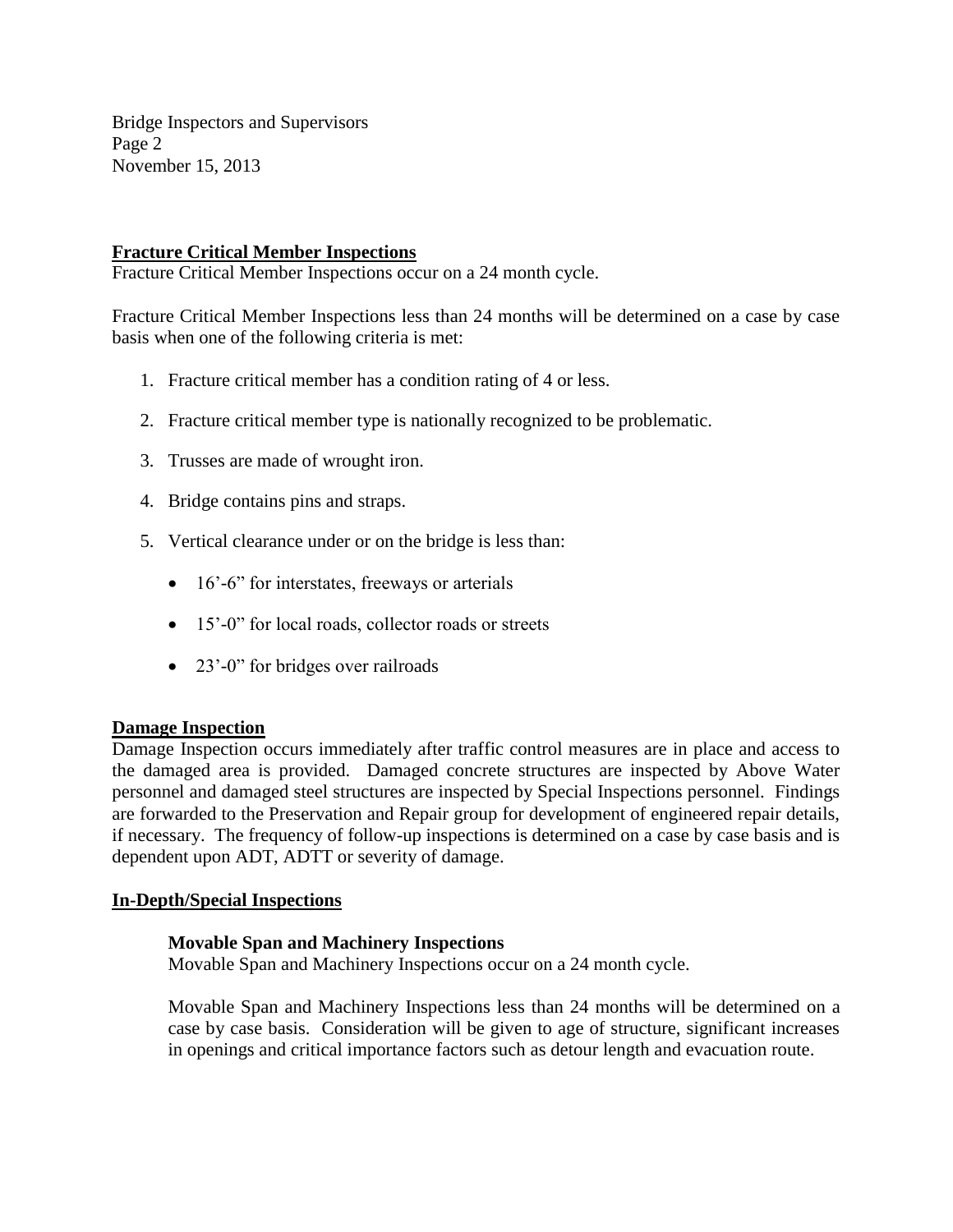Bridge Inspectors and Supervisors Page 3 November 15, 2013

# **Other**

## **Temporary Bridge Inspections**

Once vehicular traffic is allowed on a temporary bridge utilizing modular panels, routine inspection by the manufacturer is required. The first inspection of the structure occurs 1 month after opening the temporary bridge to vehicular traffic. Subsequent inspections are performed every 6 months; however, when ADTT exceeds 2000, inspection of the temporary bridge occurs every 3 months. An inspection report provided by the Department is completed and submitted by the manufacturer within 3 days of each inspection. Any items documented in the report indicating safety or stability issues with the structure are reported immediately. All repairs are performed by the contractor and approved by the Department's engineer.

# **Cantilever Sign Inspections**

For Cantilever Sign Inspections, vertical and horizontal clearances are measured on a 24 month cycle. A complete inspection with condition rating grades occurs on a 48 month cycle.

# **Overhead Span Type Sign Support Inspections**

For Overhead Span Type Sign Support Inspections, vertical and horizontal clearances are measured on a 24 month cycle. A complete inspection with condition rating grades occurs on a 96 month cycle.

### **High Mast Lighting Structure Inspections**

High Mast Lighting Structure Inspections occur on a 48 month cycle.

### **Deck Evaluations and Other Special Testing**

Deck Evaluations and Other Special Testing are completed upon request. In general, the request is made by routine inspectors needing further investigation. Other requests may come from various agencies within and outside the DOT. Requests are scheduled based on priority.

### **Bridge Maintenance Supervisor Inspections**

The Bridge Maintenance Supervisor Inspections occur on a 12 month cycle. Results of these inspections are reported to SI&A on Inspection Control sheets.

The Inspection Manual will be updated at a later date.